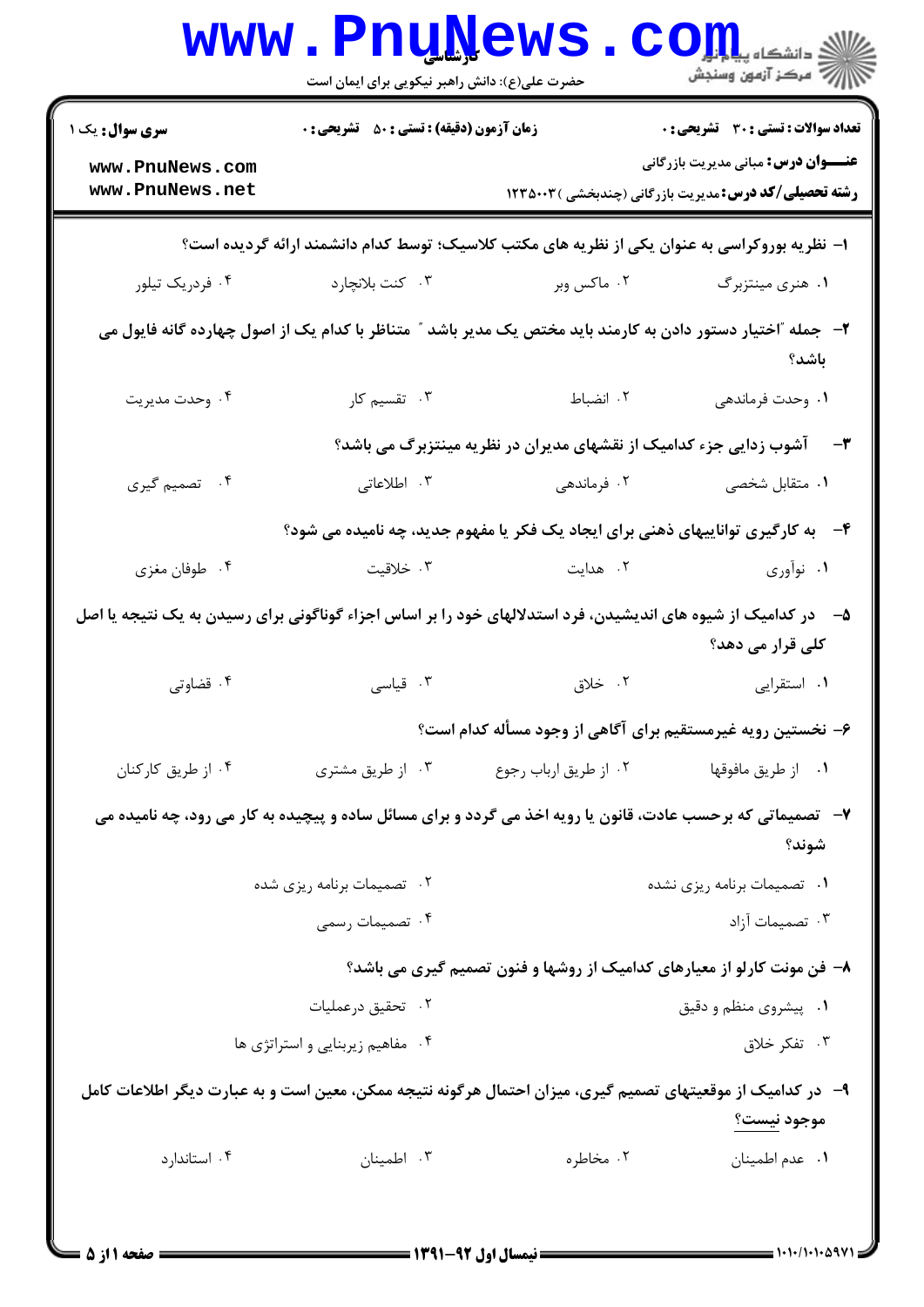|                                    | <b>l dîrxa l</b><br>حضرت علی(ع): دانش راهبر نیکویی برای ایمان است |                                                                                                                                                                                       | ، دانشڪاه پ <b>يا با<del>تار</del></b><br>رِ آمرڪز آزمون وسنڊش                                              |
|------------------------------------|-------------------------------------------------------------------|---------------------------------------------------------------------------------------------------------------------------------------------------------------------------------------|-------------------------------------------------------------------------------------------------------------|
| <b>سری سوال : ۱ یک</b>             | <b>زمان آزمون (دقیقه) : تستی : 50 ٪ تشریحی : 0</b>                |                                                                                                                                                                                       | <b>تعداد سوالات : تستی : 30 ٪ تشریحی : 0</b>                                                                |
| www.PnuNews.com<br>www.PnuNews.net |                                                                   |                                                                                                                                                                                       | <b>عنـــوان درس:</b> مبانی مدیریت بازرگانی<br><b>رشته تحصیلی/کد درس:</b> مدیریت بازرگانی (چندبخشی ) ۱۲۳۵۰۰۳ |
|                                    |                                                                   | ∙ا−۔ نیاز به برنامه ریزی ازکدام واقعیت اساسی نشأت می گیرد؟                                                                                                                            |                                                                                                             |
|                                    | ۰۲ افزایش کارآیی                                                  |                                                                                                                                                                                       | ۰۱ رسیدن به اهداف                                                                                           |
|                                    | ۰۴ تغييرات وتحولات محيطى                                          |                                                                                                                                                                                       | ۰۳ رسیدن به کیفیت بالاتر                                                                                    |
|                                    |                                                                   | پیش بینی و معین ساختن عکس العملها و پاسخ مناسب به حوادث و یا شرایط جدیدی که در اوضاع و احوال سازمان<br>ممکن است اتفاق بیفتد، به کدامیک از دیدگاههای متداول در برنامه ریزی اشاره دارد؟ |                                                                                                             |
|                                    | ۰۲ برنامه ریزی بر مبنای هدف                                       |                                                                                                                                                                                       | ٠١ برنامه ريزي اضطراري                                                                                      |
|                                    | ۰۴ برنامه ریزی بر اساس استثناء                                    |                                                                                                                                                                                       | ۰۳ برنامه ریزی تولید                                                                                        |
|                                    |                                                                   |                                                                                                                                                                                       | <b>۱۲</b> - اولین گام در فرآیند برنامه ریزی کدام گزینه است؟                                                 |
|                                    | آگاهی از فرصتها، مسائل یا نیازها                                  |                                                                                                                                                                                       | ۰۱ ارزیابی برنامه های مختلف                                                                                 |
|                                    | ۰۴ تعیین بدیلها                                                   |                                                                                                                                                                                       | ۰۳ تعیین اهداف کوتاه مدت                                                                                    |
|                                    |                                                                   | ۱۳- برنامه جامع، واحد و کاملی که برمبنای آن نیل به اهداف اساسی سازمان تضمین می شود، چه نام دارد؟                                                                                      |                                                                                                             |
| ۰۴ استراتژی                        | ۰۳ تاکتیک                                                         | ۰۲ خط مشی                                                                                                                                                                             | ۰۱ مأموريت                                                                                                  |
|                                    |                                                                   | ۱۴– اولین سندی که پس از رسمیت یافتن سازمان باید تنظیم گردد کدام است؟                                                                                                                  |                                                                                                             |
| ۰۴ نمودار سازمانی                  | ۰۳ اساسنامه                                                       | CPM.7                                                                                                                                                                                 | ۰۱ بخشنامه                                                                                                  |
|                                    |                                                                   | ۱۵– کدام یک از گزینه های زیر جزء مواردی است که نمودار سازمانی بیانگر آن می باشد؟                                                                                                      |                                                                                                             |
|                                    | ۰۲ درجه مسئوليت                                                   |                                                                                                                                                                                       | $\cdot$ $\cdot$ $\cdot$ $\cdot$<br>اختيارات يستهاى همسطح                                                    |
|                                    | ۰۴ سازمان غیررسمی                                                 |                                                                                                                                                                                       | ۰۳ روابط سازمانی                                                                                            |
|                                    |                                                                   | ۱۶– کدام گزینه در مورد رابطه میان ساخت سازمانی و حیطه نظارت صحیح است؟                                                                                                                 |                                                                                                             |
|                                    |                                                                   | ۰۱ حیطه نظارت صرفاً بستگی به میزان تمرکز سازمان دارد.                                                                                                                                 |                                                                                                             |
|                                    |                                                                   | ٠٢ هرچه حيطه نظارت محدودتر باشد، ساخت سازماني بلندتر خواهد بود.                                                                                                                       |                                                                                                             |
|                                    |                                                                   | ۰۳ هرچه حیطه نظارت محدودتر باشد، ساخت سازمانی کوتاهتر خواهد بود.                                                                                                                      |                                                                                                             |
|                                    |                                                                   |                                                                                                                                                                                       | ۰۴ این دو مقوله هیچ ارتباطی با یکدیگر ندارند                                                                |
|                                    |                                                                   | N−   كدام گزينه  مقياس تعيين كننده محل اخذ تصميم است؟                                                                                                                                 |                                                                                                             |
| ۰۴ پیچیدگی <sub>،</sub>            | ۰۳ تمرکز                                                          | ۰۲ تقکیک                                                                                                                                                                              | ۰۱ رسمیت                                                                                                    |

x

 $1881$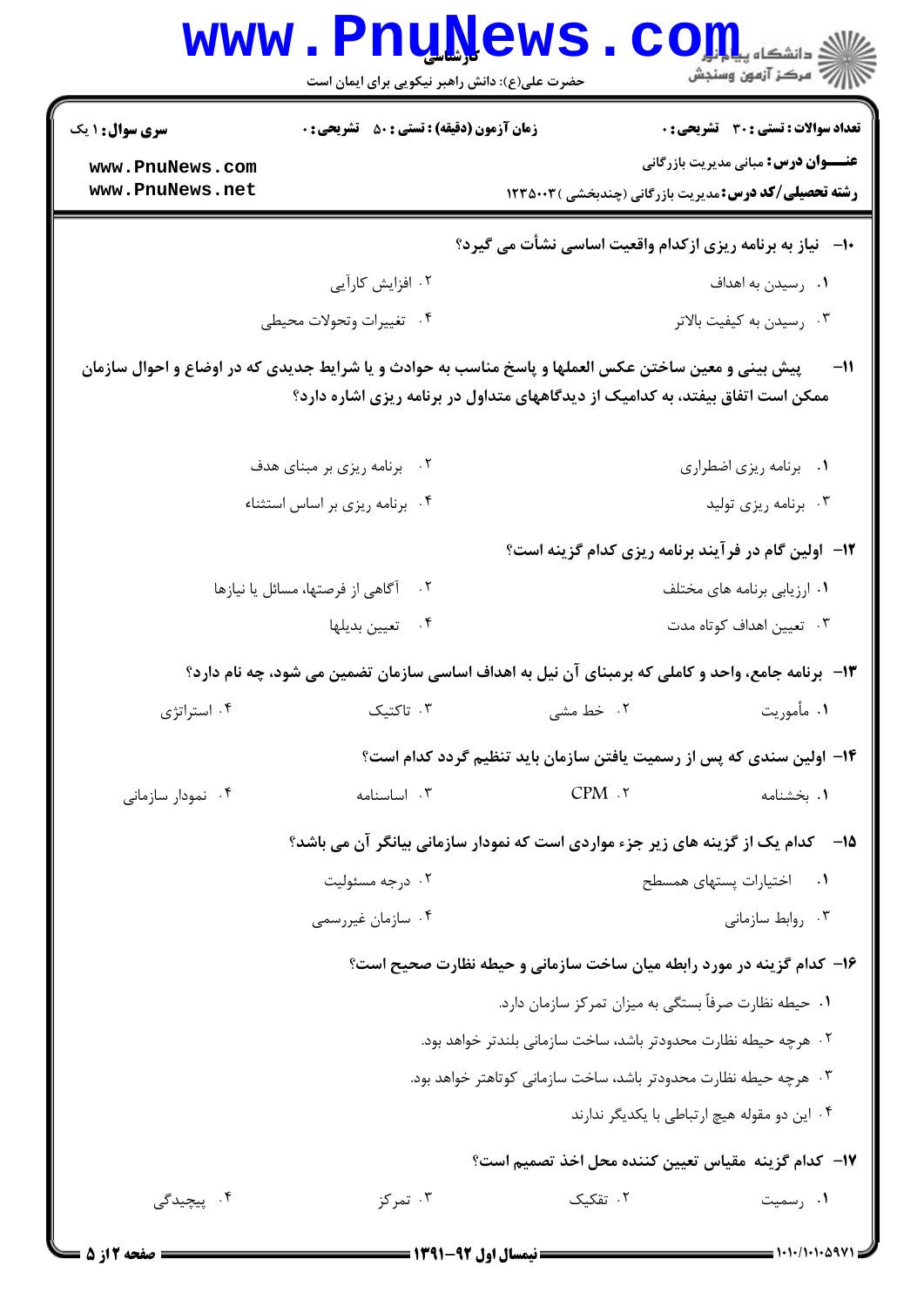|                                                                                                                         | <b>WWW • FUUTAEMP</b><br>حضرت علی(ع): دانش راهبر نیکویی برای ایمان است |                                                                                                                   | دانشکا ه پ <b>یا ب<mark>ا وا</mark>و</b><br><i>إل<sup>7</sup> مرڪ</i> ز آزمون وسنڊش                                                                |
|-------------------------------------------------------------------------------------------------------------------------|------------------------------------------------------------------------|-------------------------------------------------------------------------------------------------------------------|----------------------------------------------------------------------------------------------------------------------------------------------------|
| <b>سری سوال : ۱ یک</b><br>www.PnuNews.com<br>www.PnuNews.net                                                            | <b>زمان آزمون (دقیقه) : تستی : 50 ٪ تشریحی : 0</b>                     |                                                                                                                   | تعداد سوالات : تستي : 30 قشريحي : 0<br><b>عنــــوان درس:</b> مبانی مدیریت بازرگانی<br><b>رشته تحصیلی/کد درس:</b> مدیریت بازرگانی (چندبخشی )۱۲۳۵۰۰۳ |
|                                                                                                                         |                                                                        | ۱۸−۔ ساخت ماتریسی با کدام یک از اصول چهارده گانه فایول در تعارض می باشد؟                                          |                                                                                                                                                    |
| ۰۴ وحدت مديريت                                                                                                          | ۰۳ تقسیم کار                                                           | ۰۲ اختیار                                                                                                         | ۰۱ وحدت فرماندهی                                                                                                                                   |
|                                                                                                                         |                                                                        | ۱۹– در کدامیک از انواع ً تقاضا، مردم نیاز شدیدی به کالا و خدمات دارند، اما کالا و خدمات واقعی جهت ارضای نیاز وجود | ندارد؟                                                                                                                                             |
| ۰۴ تقاضای بیش از حد                                                                                                     | ۰۳ تقاضای کندشونده                                                     | ٢. تقاضای نامنظم                                                                                                  | ٠١ تقاضاى پنهان                                                                                                                                    |
|                                                                                                                         |                                                                        | ۲۰− کنترل هزینه ها و قیمت گذاری، به کدامیک از وظایف مدیران مالی اشاره دارد؟                                       |                                                                                                                                                    |
|                                                                                                                         | ۰۲ هدایت به طرف نقدینگی                                                |                                                                                                                   | ۰۱ اداره وجوه                                                                                                                                      |
|                                                                                                                         | ۰۴ پیش بینی جریان نقدی سازمان                                          |                                                                                                                   | ۰۳ هدایت به طرف سودآوری                                                                                                                            |
|                                                                                                                         |                                                                        | <b>۲۱</b> -     کدام یک از انواع مهارتها،  برای تمامی مدیران در سطوح مختلف قطعی و لازم می باشد؟                   |                                                                                                                                                    |
| ۰۴ حل مسأله                                                                                                             | ۰۳ نظری                                                                | ۰۲ انسانی                                                                                                         | ۰۱ فنی                                                                                                                                             |
| <b>۲۲</b> - در کدامیک از سبکهای مدل رهبری لیکرت، مدیریت نه به طور کامل، ولی اعتماد و اطمینان قابل ملاحظه ای به زیردستان |                                                                        | دارد و تعیین خط مشی و تصمیم گیری های عمومی، در سطح بالا انجام می گیرد؟                                            | ۰۱ سبک یک                                                                                                                                          |
|                                                                                                                         |                                                                        |                                                                                                                   | ۰۲ سبک دو                                                                                                                                          |
|                                                                                                                         |                                                                        |                                                                                                                   | ۰۳ سبک سه                                                                                                                                          |
|                                                                                                                         |                                                                        |                                                                                                                   | ۰۴ سبک چهار                                                                                                                                        |
| ۲۳- کدامیک از نظریه های فرایندی، علت این را که چرا مردم یک رفتار را بر رفتار دیگری ترجیح می دهند و اتخاب می کنند،       |                                                                        |                                                                                                                   |                                                                                                                                                    |
|                                                                                                                         |                                                                        |                                                                                                                   | شرح می دهد؟                                                                                                                                        |
|                                                                                                                         | ٠٢ نظريه سلسله مراتب نيازها                                            |                                                                                                                   | ٠١ نظريه انتظار                                                                                                                                    |
|                                                                                                                         | ۰۴ نظریه دوساحتی                                                       |                                                                                                                   | ۰۳ نظريه برابري                                                                                                                                    |
| ۲۴– دادن اطلاعات مربوط و معتبر درباره فرستنده پیام به گیرندگان، به کدامیک از روشهای غلبه بر موانع ارتباطی اشاره دارد؟   |                                                                        |                                                                                                                   |                                                                                                                                                    |
| ۰۴ ارزیابی                                                                                                              | ۰۳ بازخور                                                              | ٠٢ افشاء                                                                                                          | ۰۱ تشریح                                                                                                                                           |
| صفحه ۲ از ۵                                                                                                             | <b>: نیمسال اول 92-1391 =</b>                                          |                                                                                                                   |                                                                                                                                                    |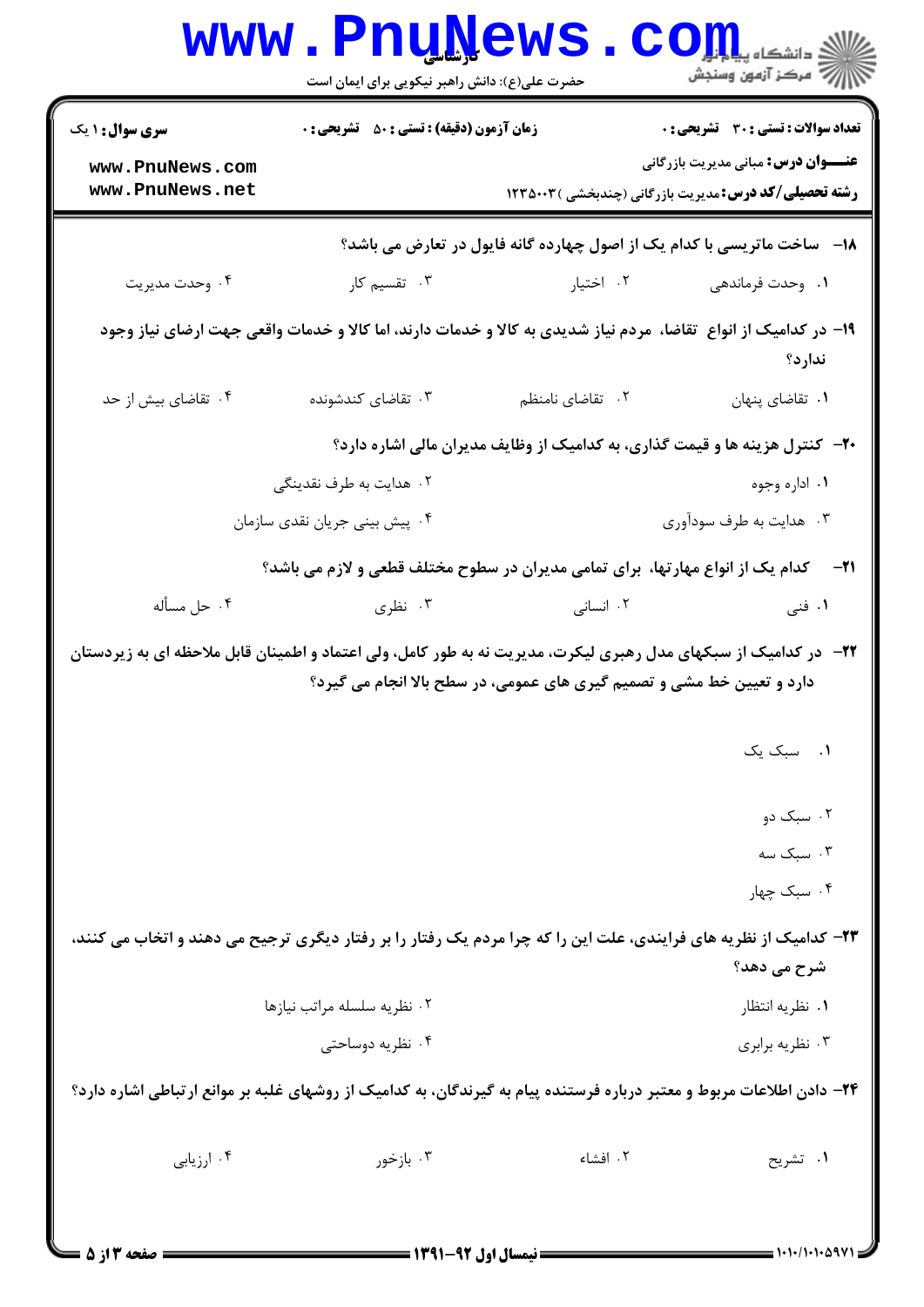|                                    | <b>WWW.PnuNews</b><br>حضرت علی(ع): دانش راهبر نیکویی برای ایمان است                                            |                                                      | $\mathbf{C}\mathbf{O}\mathbf{H}$ دانشگاه پ<br>رآب امرڪز آزمون وسنڊش                                        |
|------------------------------------|----------------------------------------------------------------------------------------------------------------|------------------------------------------------------|------------------------------------------------------------------------------------------------------------|
| <b>سری سوال :</b> ۱ یک             | <b>زمان آزمون (دقیقه) : تستی : 50 ٪ تشریحی : 0</b>                                                             |                                                      | <b>تعداد سوالات : تستی : 30 ٪ تشریحی : 0</b>                                                               |
| www.PnuNews.com<br>www.PnuNews.net |                                                                                                                |                                                      | <b>عنـــوان درس:</b> مبانی مدیریت بازرگانی<br><b>رشته تحصیلی/کد درس:</b> مدیریت بازرگانی (چندبخشی )۱۲۳۵۰۰۳ |
|                                    | ۲۵– در کدامیک از انوع سیستمهای غیررسمی، فرد اطلاعات را با انتخاب افراد پخش می کند و آن فرد انتخاب شده به همین  |                                                      | ترتیب اطلاعات را منتشر می سازد؟                                                                            |
|                                    |                                                                                                                |                                                      | ٠١ شبكه رشته اى                                                                                            |
|                                    |                                                                                                                |                                                      | ۰۲ شبکه انشعابی                                                                                            |
|                                    |                                                                                                                |                                                      | ۰۳ شبکه تصادفی                                                                                             |
|                                    |                                                                                                                |                                                      | ۴. شبکه خوشه ای                                                                                            |
|                                    |                                                                                                                |                                                      | ۲۶– اولین مرحله فرآیند کنترل کدام است؟                                                                     |
|                                    |                                                                                                                |                                                      | ٠١. تشخيص انحرافات                                                                                         |
|                                    |                                                                                                                |                                                      | ۰۲ تعیین معیار                                                                                             |
|                                    |                                                                                                                |                                                      | ۰۳ برنامه ریزی                                                                                             |
|                                    |                                                                                                                |                                                      | ۰۴ سنجش عملکرد                                                                                             |
|                                    | ۲۷- رسیدگی به نحوه برنامه ریزی، سازماندهی، هدایت، بسیج امکانات و کنترل در اجرای عملیات یک سازمان یا یک واحد چه |                                                      |                                                                                                            |
|                                    |                                                                                                                |                                                      | نامیده می شود؟                                                                                             |
| ۰۴ کنترل عملیاتی                   | ۰۳ کنترلهای همزمان                                                                                             | ۰۲ ارزشیابی داخلی                                    | ۰۱ کنترلهای مدیریتی                                                                                        |
|                                    | اینکه اقدامهای رقابتی موفق یک شرکت ممکن است موجب ضرر و زیان مالی یا ورشکستگی سایر شرکتها باشد، به              | کدامیک از رهیافتهای اخلاقی در تصمیم گیری اشاره دارد؟ | $-\tau$                                                                                                    |
|                                    | ۰۲ رعایت اخلاقی حقوق بشر                                                                                       |                                                      | ۰۱ عدالت در تصمیم گیری                                                                                     |
|                                    | ۰۴ اصالت دموکراسی                                                                                              |                                                      | ۰۳ اصالت سودمندی                                                                                           |
|                                    |                                                                                                                |                                                      | ۲۹- "لطمه یا صدمه نزدن به دیگران" از الزامات کدامیک از اصول زیر است؟                                       |
|                                    |                                                                                                                |                                                      | ٠١ اصل وظيفه طبيعي                                                                                         |
|                                    |                                                                                                                |                                                      | ۰۲ اصل عدالت توزیعی                                                                                        |
|                                    |                                                                                                                |                                                      | ۰۳ اصل انصاف                                                                                               |
|                                    |                                                                                                                |                                                      | ۰۴ اصل حیات و امنیت                                                                                        |
|                                    |                                                                                                                |                                                      |                                                                                                            |